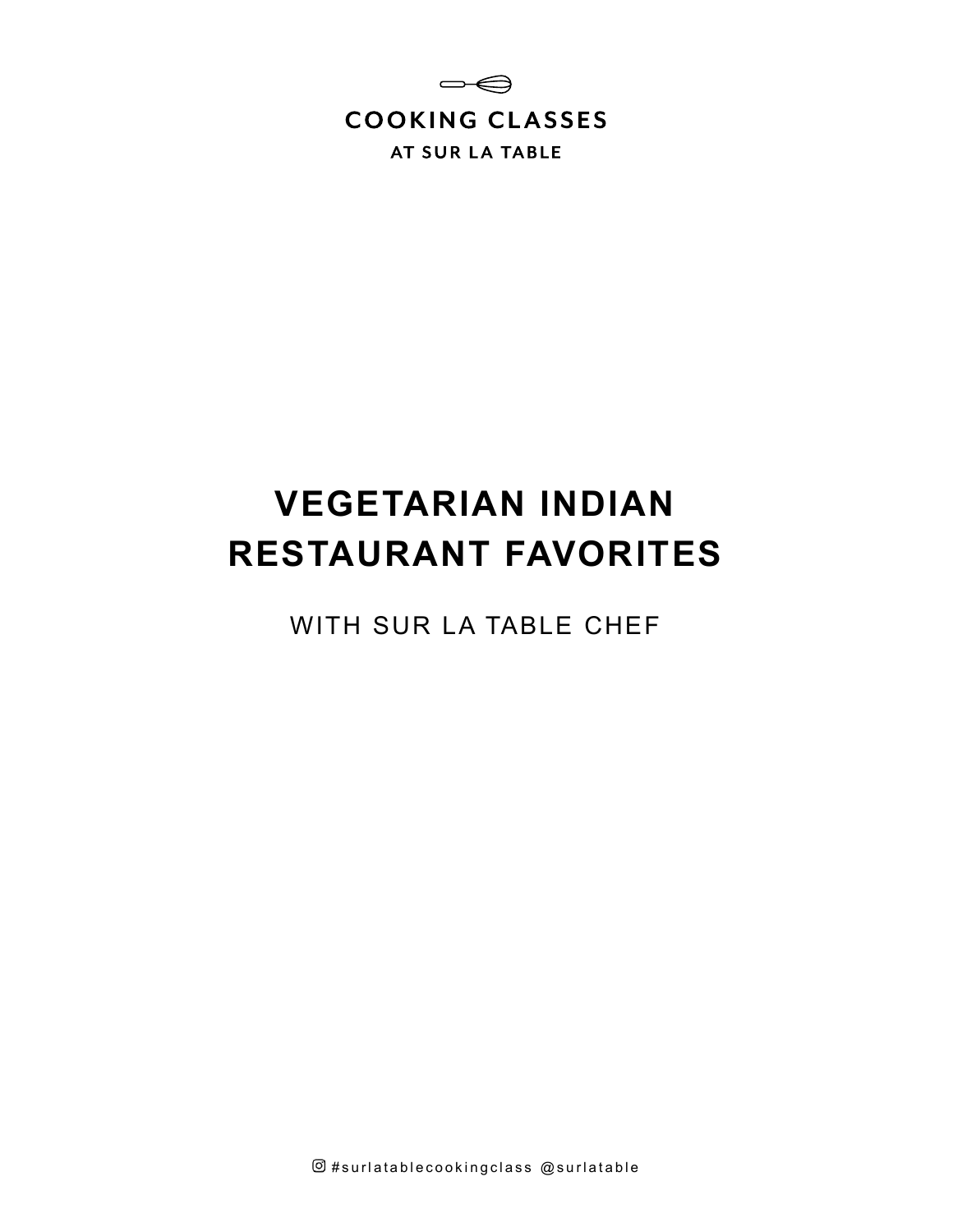## **Ingredient Shopping List**

Below is a list of ingredients you'll need to make the recipes in this packet. Please reach out for substitution suggestions.

### **Produce**

- 1 medium head cauliflower
- $\Box$  1 1/2 pounds sweet potatoes
- $\Box$  12 ounces shallots
- □ 2 ounces fresh ginger
- □ 9 garlic cloves
- 1 medium yellow onion
- $\Box$  1 lemon
- □ 2 small cilantro bunches

### **Dairy**

- $\Box$  1 1/2 sticks (12 tablespoons) unsalted butter
- □ 8 ounces plain Greek yogurt
- □ 8 ounces paneer cheese
- □ Ghee (optional)

#### **Frozen**

□ 28 ounces frozen spinach

#### **Pantry Items**

- □ Kosher or sea salt
- □ Freshly ground black pepper
- □ Sliced almonds
- □ Unsweetened or desiccated coconut flakes
- Golden raisins
- Honey
- D Vegetable oil
- $\Box$  14.5 ounce can diced tomatoes
- □ Basmati rice

#### **Spices and Specialty Goods**

- $\Box$  Kashmiri chili powder (see recipe for substitution suggestions)
- □ Cardamom pods
- □ Coriander seeds
- □ Caraway seeds
- □ Cumin seeds
- □ Fennel seeds
- □ Whole cinnamon sticks
- □ Cloves
- □ Ground turmeric
- □ Dried fenugreek (Kasoori methi)
- $\Box$  1 bay leaf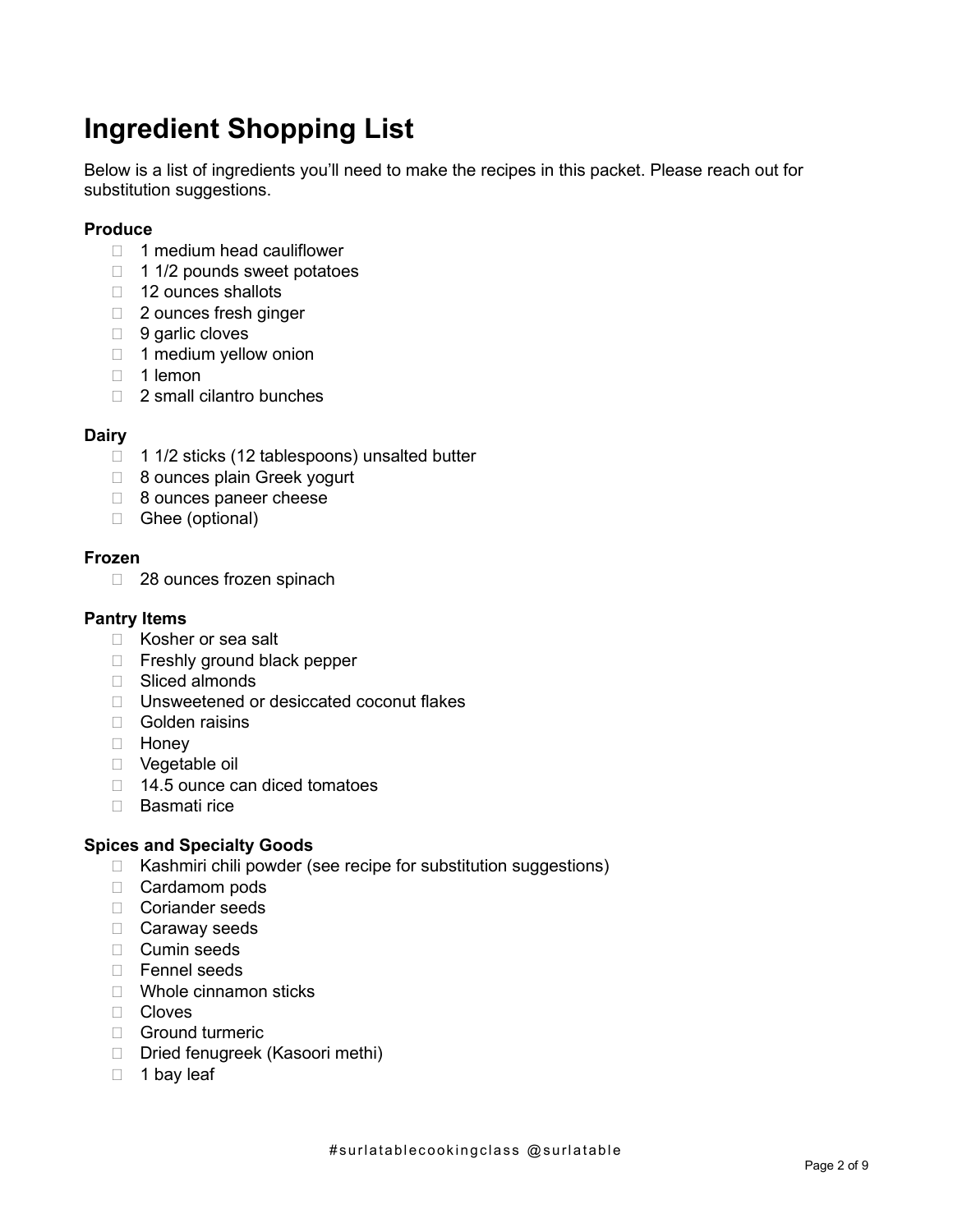## **Equipment Needed**

Below is a list of tools you'll need to make the recipes in this packet.

### **Cutlery**

- □ Chef's knife
- □ Cutting board

### **Hand Tools/Gadgets**

- □ Measuring cups and spoons
- □ Liquid measuring cup
- Digital scale
- □ Vegetable peeler
- □ Mixing bowls (various sizes)
- □ Silicone spatula
- □ Wooden spoon
- Whisk
- □ Can opener
- Colander
- $\Box$  Fine-mesh strainer

#### **Cookware**

- □ Medium nonstick skillet
- Large skillet
- □ Medium saucepan with a tight-fitting lid

### **Appliances**

- □ Spice grinder, mortar and pestle, or a wide-handled wooden spoon and a sturdy mug (for making spice blend)
- □ Food processor or blender

### **Bakeware**

 $\Box$  3 rimmed baking sheets, lined with parchment paper or silicone baking mats

### **Tabletop**

□ Serving platters and bowls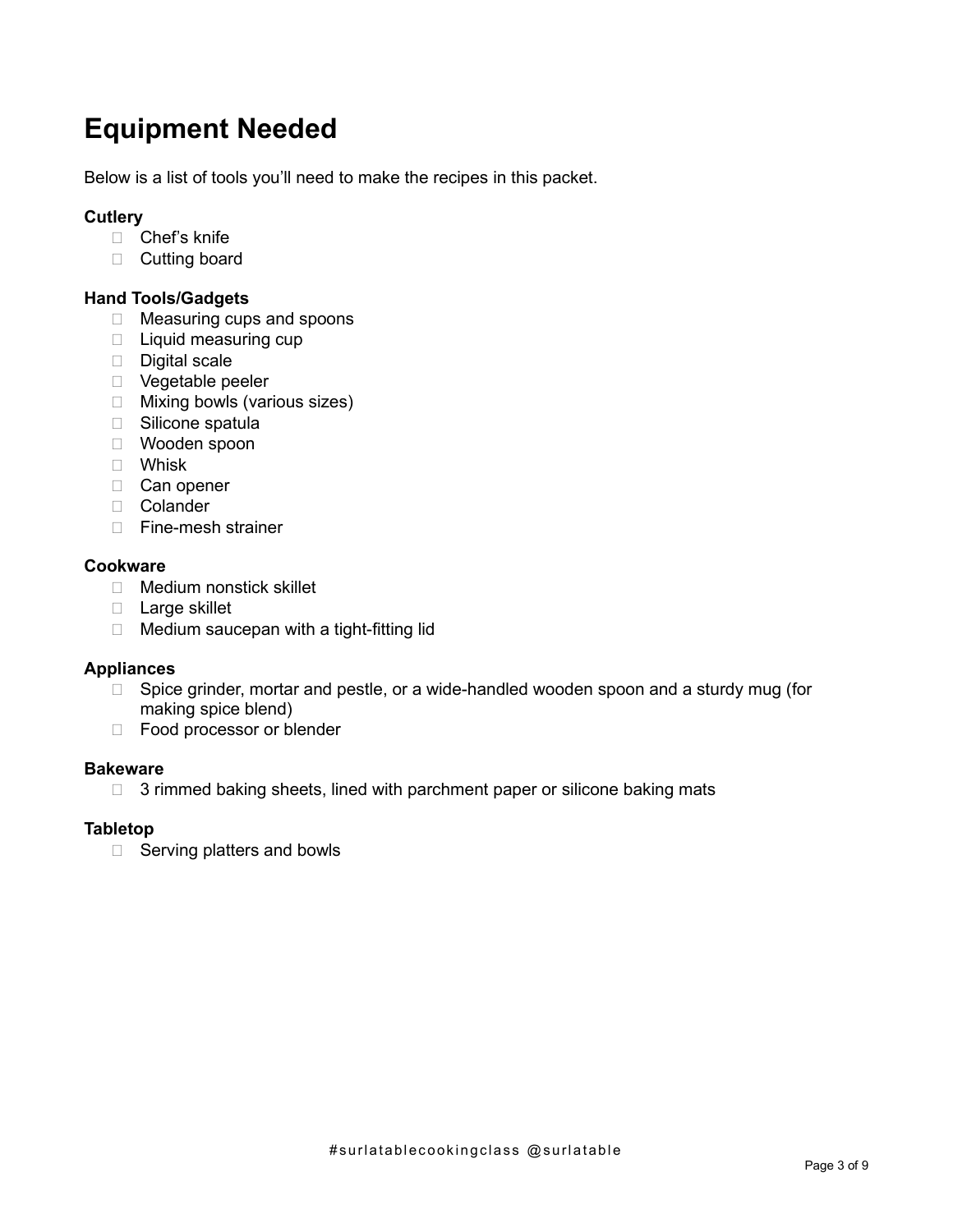## **Pre-Class Mise en Place and Notes**

- Please gather all ingredients prior to class if you will be cooking along.
- It is helpful to organize the ingredients by recipe on rimmed baking sheets.
- Feel free to pre-measure ingredients, but it is not necessary.
- We encourage you to prep all your ingredients before class as it will allow you to have more time to listen and watch the instructor.

### **Keralan Curry Roasted Cauliflower and Sweet Potatoes**

1. Preheat oven to 350°F and line 3 rimmed baking sheets with parchment paper or silicone baking mats.

- 2. Wash and dry all produce.
- 3. Have all Keralan curry paste ingredients measured and shallots and ginger peeled.

### **Saag Paneer**

1. Thaw and drain frozen spinach of excess liquid.

### **Coriander-Scented Basmati Rice**

1. Wash and dry lemon and cilantro.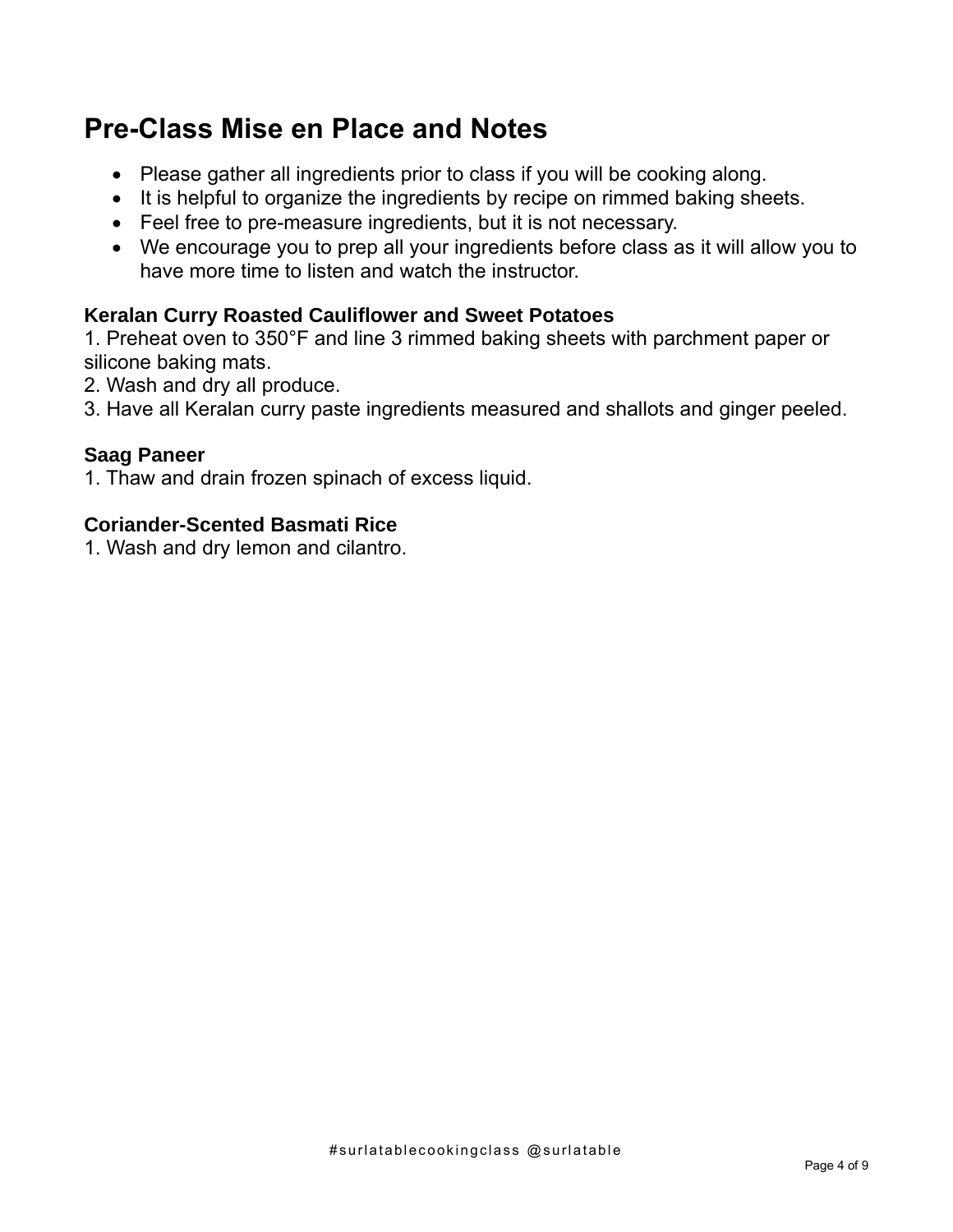### **KERALAN CURRY ROASTED CAULIFLOWER AND SWEET POTATOES WITH SPICED YOGURT AND TOASTED ALMOND CRUNCH**

*Yield: 4-6 servings*

 $\frac{1}{2}$ 

### *Roasted vegetables:*

*1 1/2 stick (12 tablespoons) unsalted butter, melted and cooled slightly 1-2 tablespoons Keralan Curry Paste (recipe follows) 1 medium head of cauliflower, cut into large florets 1 1/2 pounds sweet potatoes, cut into long, slender wedges 1 teaspoon kosher salt*

### *Toasted almond crunch:*

*2/3 cup sliced almonds 2/3 cup unsweetened coconut flakes 1/4 cup golden raisins 1 tablespoon honey 2 tablespoons vegetable oil 1/2 teaspoon kosher salt*

### *Spiced yogurt:*

 $\frac{1}{2}$ 

*8 ounces plain Greek yogurt 1/8 teaspoon Kashmiri chili powder Kosher salt Freshly ground black pepper*

Preheat oven to 350ºF. Line three rimmed baking sheets with parchment paper or silicone baking mats

1. *To roast the vegetables:* To a small bowl combine melted butter and1 tablespoon curry paste (for a more pronounced curry flavor, add more curry paste). Transfer cauliflower florets to one baking sheet and sweet potato wedges to another. Divide curry butter between the two baking sheets; season each with a heavy pinch of salt. Toss vegetables with the curry butter to coat evenly. Transfer baking sheets to preheated oven and roast until fork-tender and golden brown, about 35 minutes. Stir halfway through roasting.

2. *To make the toasted almond crunch:* To a medium skillet set over medium heat, add almonds and coconut flakes; toast until golden brown, stirring often, about 5 minutes. Add raisins, honey, oil and salt. Stir to combine, cooking until the liquid just begins to bubble. Remove from heat and pour mixture onto the third lined baking sheet, spreading out the toasted almond crunch. Set aside to cool.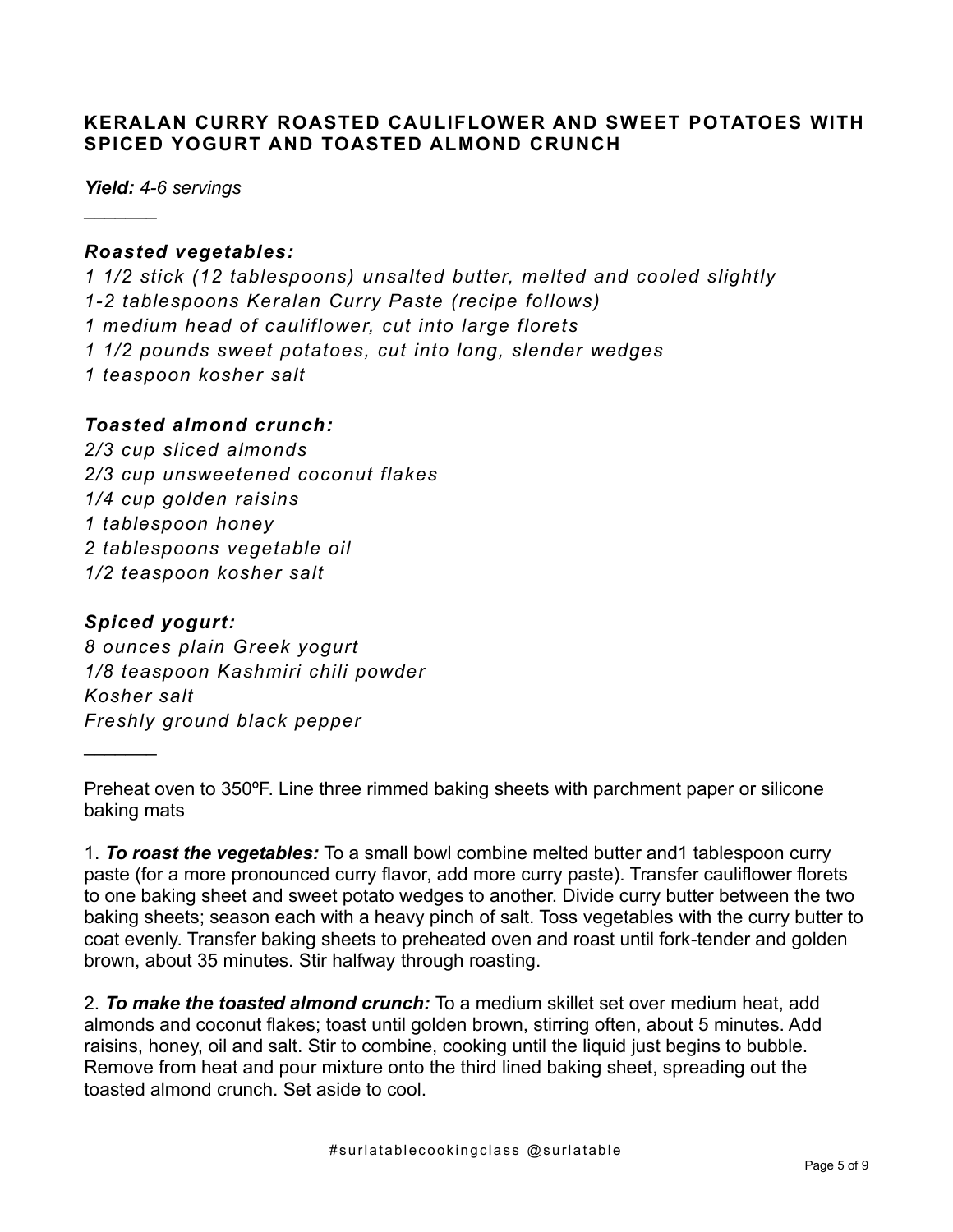3. *To make the spiced yogurt:* To a small bowl add yogurt and chili powder; whisk to combine. Taste and adjust seasoning with salt and pepper. Transfer to a small serving bowl and set aside.

4. *To serve:* Arrange roasted cauliflower and sweet potatoes on a platter around the bowl of spiced yogurt. Sprinkle the toasted almond crunch over the vegetables. Serve immediately or at room temperature.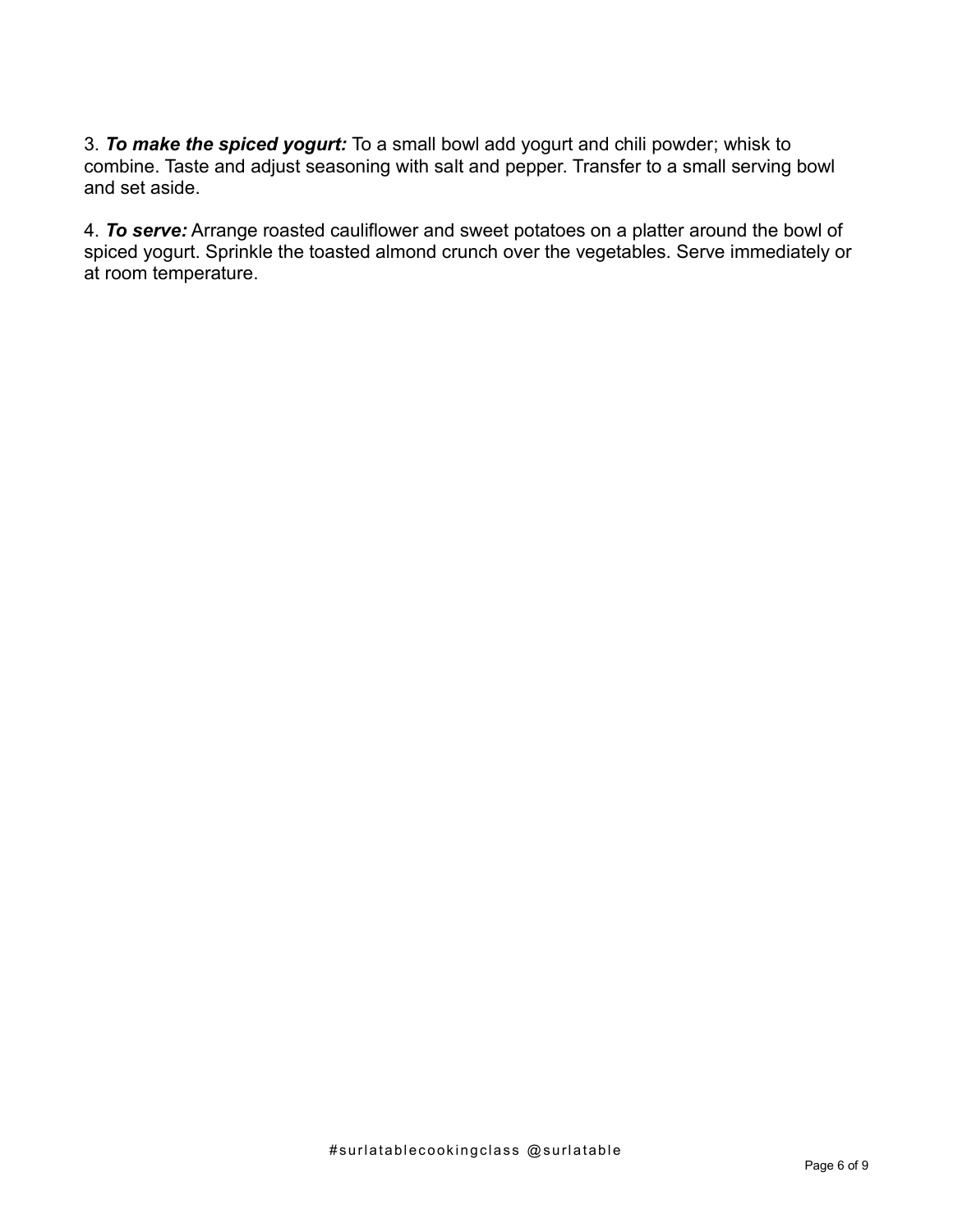### **KERALAN CURRY PASTE**

*Yield: about 1 cup*

 $\frac{1}{2}$ 

 $\frac{1}{2}$ 

This curry blend can be made ahead of time and frozen in small quantities for future use.

*1 tablespoon plus 2 teaspoons desiccated coconut 1 tablespoon coriander seeds 1 tablespoon cumin seeds 1 tablespoon fennel seeds 1 cinnamon stick 12 cloves 8 green cardamom pods 1/2 teaspoon black peppercorns 1 teaspoon ground turmeric 2 teaspoons Kashmiri chili powder 1-ounce almonds 12 ounces shallots, roughly chopped 2 ounces fresh ginger, chopped 6 garlic cloves 3 tablespoons vegetable oil Kosher salt*

1. *To prepare the spices:* To a large skillet set over medium heat add coconut, coriander, cumin and fennel. Toast, stirring often, until aromatic and golden in color. Remove from heat.

2. *To prepare the curry powder:* To a spice grinder add the toasted coconut mixture, cinnamon, cloves, cardamom pods and black peppercorns. Grind spices to a fine powder.

3. *To prepare the curry paste:* To the bowl of a food processor with a metal blade attachment, add freshly ground spices, turmeric, chili powder, nuts, shallots, ginger, garlic and oil. Purée, adding water 1 tablespoon at a time until it forms a paste. Taste and adjust seasoning with salt.

4. Transfer to a food storage container. Use immediately, refrigerate or freeze until ready to use.

### *Recipe variations*:

- If you cannot source Kashmiri chili powder substitute paprika with a dash of cayenne.
- Desiccated coconut is the very small, dehydrated shredded coconut that is often called for in coconut macaroons or coating candies and baked goods. Substitute unsweetened shredded coconut.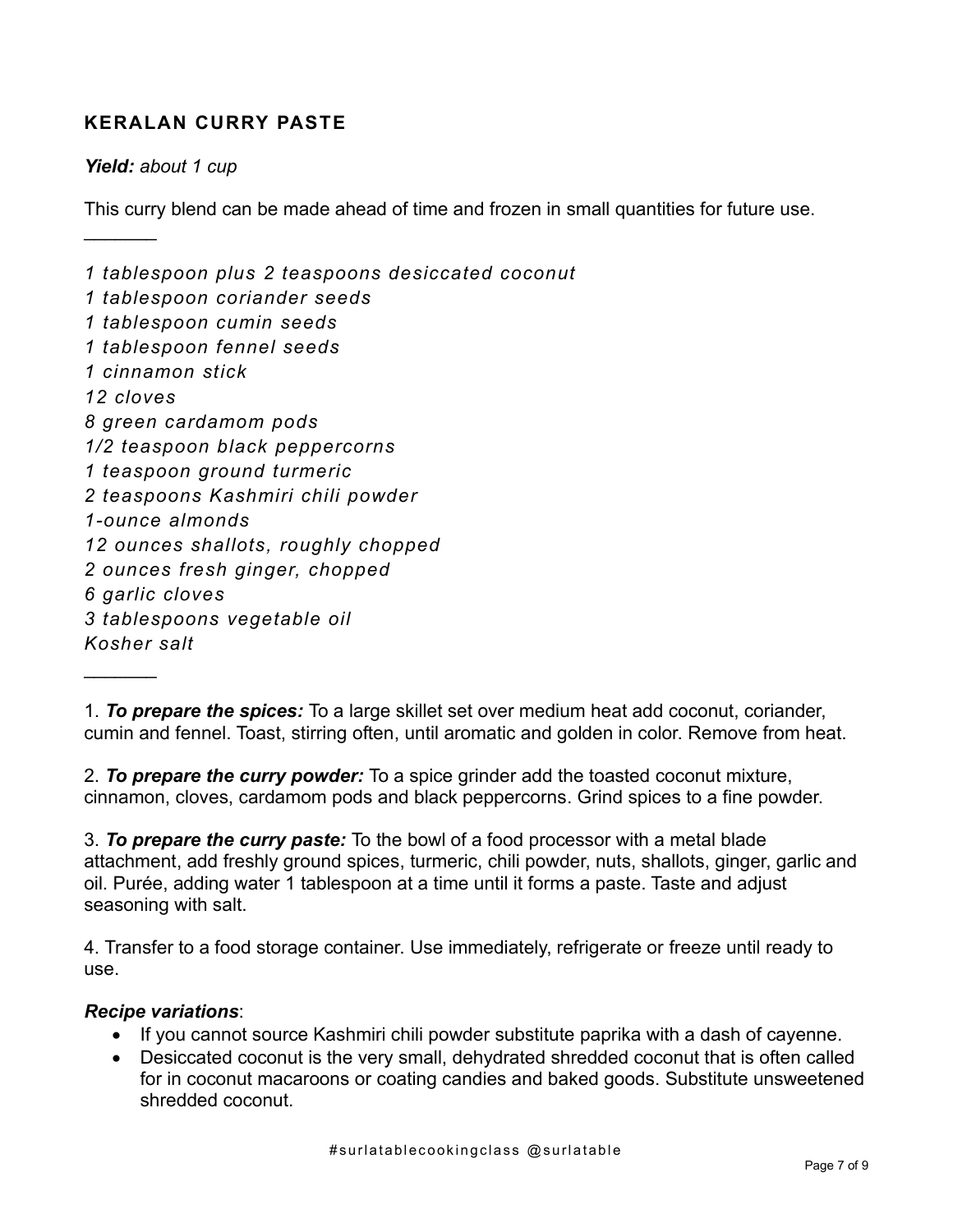### **SAAG PANEER**

*Yield: 4 servings*

 $\frac{1}{2}$ 

 $\frac{1}{2}$ 

*28 ounces frozen spinach, thawed and drained of excess liquid 2 tablespoons vegetable oil, divided 1 teaspoon cumin seeds 1 tablespoon chopped garlic 1 medium yellow onion, small dice 1 teaspoon ground turmeric 1 teaspoon Kashmiri chili powder 1 14.5-ounce can diced tomatoes, liquid drained Kosher salt 8 ounces paneer cheese, diced into 1/2-inch cubes 1 teaspoon dried fenugreek leaves (Kasoori methi) to garnish*

1. *To prepare the spinach:* To the bowl of a blender add spinach. Purée, adding water if needed until smooth. Set aside.

2. *To prepare the tomato mixture:* To a large skillet set over medium-high heat add 1 tablespoon of oil. When the oil is shimmering add cumin seeds and garlic. Sauté until golden brown, about 3 minutes. Add onion and sauté until softened, about 5 minutes. Add turmeric and chili powder; sauté until fragrant, about 3 minutes. Add tomatoes and stir to combine; simmer for 8 minutes. Remove from heat and set aside

3. *To prepare the paneer:* To a medium-size nonstick skillet set over medium heat, add the remaining 1 tablespoon of oil. When the oil is shimmering, add paneer cubes. Shallow fry paneer until all sides are golden brown, about 8 minutes. Remove the paneer from skillet and set aside.

4. Place skillet with the onion and tomato mixture over medium heat. Gently pour the pureed spinach into the mixture and stir to combine. Taste and season with salt as needed. Add paneer cubes to the mixture and fold to combine; taste and adjust seasoning with salt again.

5. *To serve:* Transfer to a warm shallow serving bowl and garnish with dried fenugreek; serve immediately.

### *Recipe variations*:

- Frozen kale or swiss chard can be substituted for the spinach.
- If you cannot source Kashmiri chili powder substitute paprika with a dash of cayenne.
- If you cannot source dried fenugreek leaves (Kasoori methi), garnish with chopped fresh cilantro.